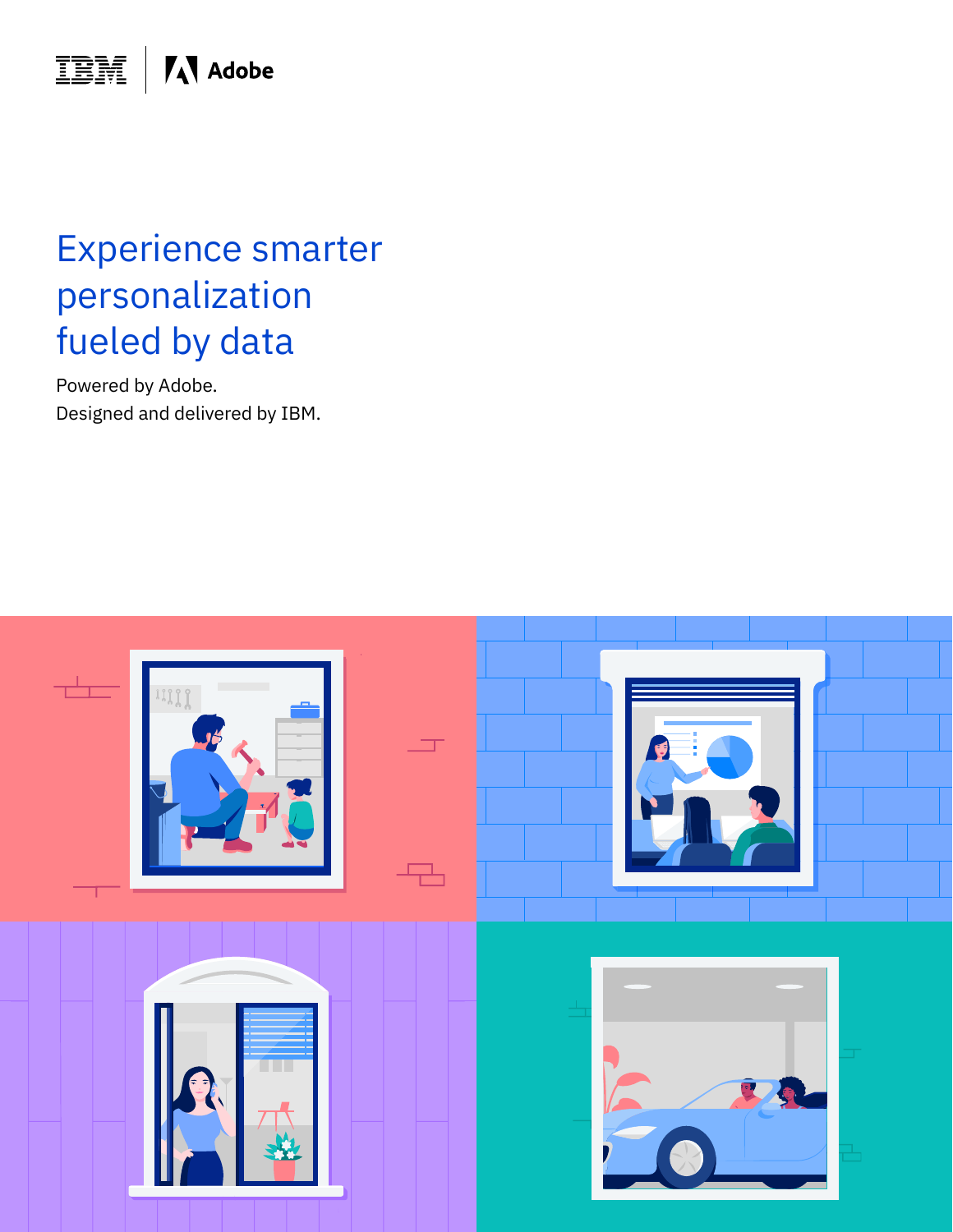### The personalization gap

### **Companies struggle to turn data into experiences that fuel customer loyalty, trust and growth.**

A [global Forrester Consulting study](http://www.ibm.com/account/reg/us-en/signup?formid=urx-43366) commissioned by IBM illustrates that there's a disconnect between how consumers feel about personalization strategies and how companies view their efforts: 90% of firms said personalization is imperative to their business strategy, but only 39% of consumers reported receiving relevant brand communications.1

90%

# 39%

of firms said personalization is imperative to their business strategy.<sup>1</sup>

of consumers surveyed reported receiving relevant brand communications.<sup>1</sup>

Even with flawed execution, organizations are encouraged by success measures, a strong indication that the potential is exponential if done right. Firms surveyed reported improvements across almost every metric, including net promoter score, average cart size and order frequency. And on top of the improvements, they realized a 33% increase in customer loyalty and engagement, a 6% increase in sales revenue and an 11% decrease in marketing costs.<sup>1</sup>

The revenue-growth potential is dramatic: IBM surveyed 400 US-based executives and line-of-business leaders across multiple industries who work with digital-experience platforms that use Adobe customer-experience capabilities. These experience leaders reported 3x higher revenue growth in the past two years than businesses that place less emphasis on customer-experience (CX) enhancements.2

"It's only personalization if you get it right. Otherwise, it's just marketing. You can't check the box on personalization unless you get it right by your consumers."

**Brendan Witcher** Forrester Consulting analyst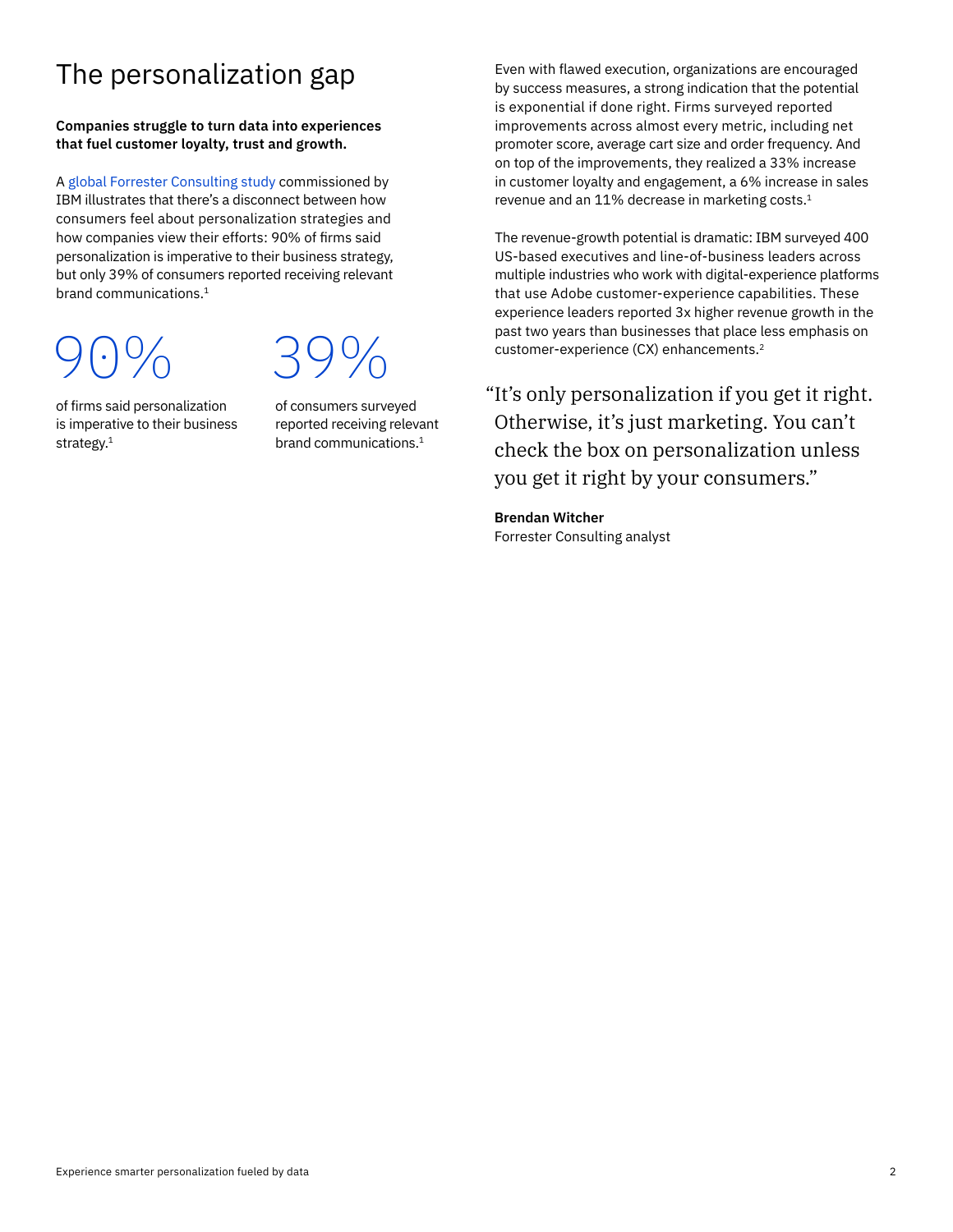### Roadblocks on the path to personalization

### **Overcoming barriers to personalization requires transformation of your people, processes and platforms.**

Customer demand isn't the only driver of change. Instead, the catalysts include consumer privacy regulations, an increasingly cookie-less world, the need to deliver seamless omnichannel experiences as people return to stores, a holistic view of CX and reevaluating legacy strategies.

We believe the rise of the platform economy and the need to exponentially increase the lifetime-customer value demands a shift from personalizing media platforms to personalizing customer-experience platforms. This is an operational, rather than strategic, challenge that brands struggle to address. It requires process, data and technology synchronization and integration across the entire value chain including marketing, sales, manufacturing, logistics and finance. Fundamentally, companies lack the proper operating model that cuts and integrates across enterprise functions to deliver customer personalization at scale.

In this evolving world, companies will come to rely on a new breed of strategic partners to help navigate personalization imperatives—strategic partners that can synthesize design, analytics, data, complex technology integration and businesstransformation capabilities to drive industry-transforming customer experiences.

### Three key pillars of personalization

### **1. Data as fuel**

While firms have no shortage of data, personalization strategies often fall short of converting it into actionable insights. Every data point represents a person and a successful personalization strategy starts with people's actions, needs and desires. It ends with turning data and code into experiences that show understanding and empathy.

IBM data and analytics experts help you unlock data insights and enable better decision-making to help you anticipate customer needs.

### **2. The right platform**

A customer data platform is the foundation for personalization. Its integrated database and machine learning capabilities deliver always-on personalization at scale. Using a properly configured customer data platform combines disparate data sources and gives companies tools to generate customer insights and drive optimum results.

[Adobe Experience Platform](http://adobe.com/experience-platform.html) is an open, intelligent platform that brings together many data streams for a 360-degree customer view. This capability helps ensure delivery of the right offer to the right person at the right time, using the right communication.

#### **3. Experience-led design and delivery**

Personalization is a set of processes and capabilities that cut across traditional enterprise functions. Companies need an integrated enterprise-wide business strategy that calibrates the human-technology partnership. This strategy requires a shift from a piecemeal approach to an enterprise-wide focus.

Business design is a human-centric, outcomes-driven approach to deliver meaningful experiences for customers, employees and business partners. [IBM iX®](http://ibmix.com), the business design consulting arm of IBM, has the experienced strategists, designers, developers and data architects to help clients reimagine their businesses. We deliver the customer experiences of the future—with speed and at scale.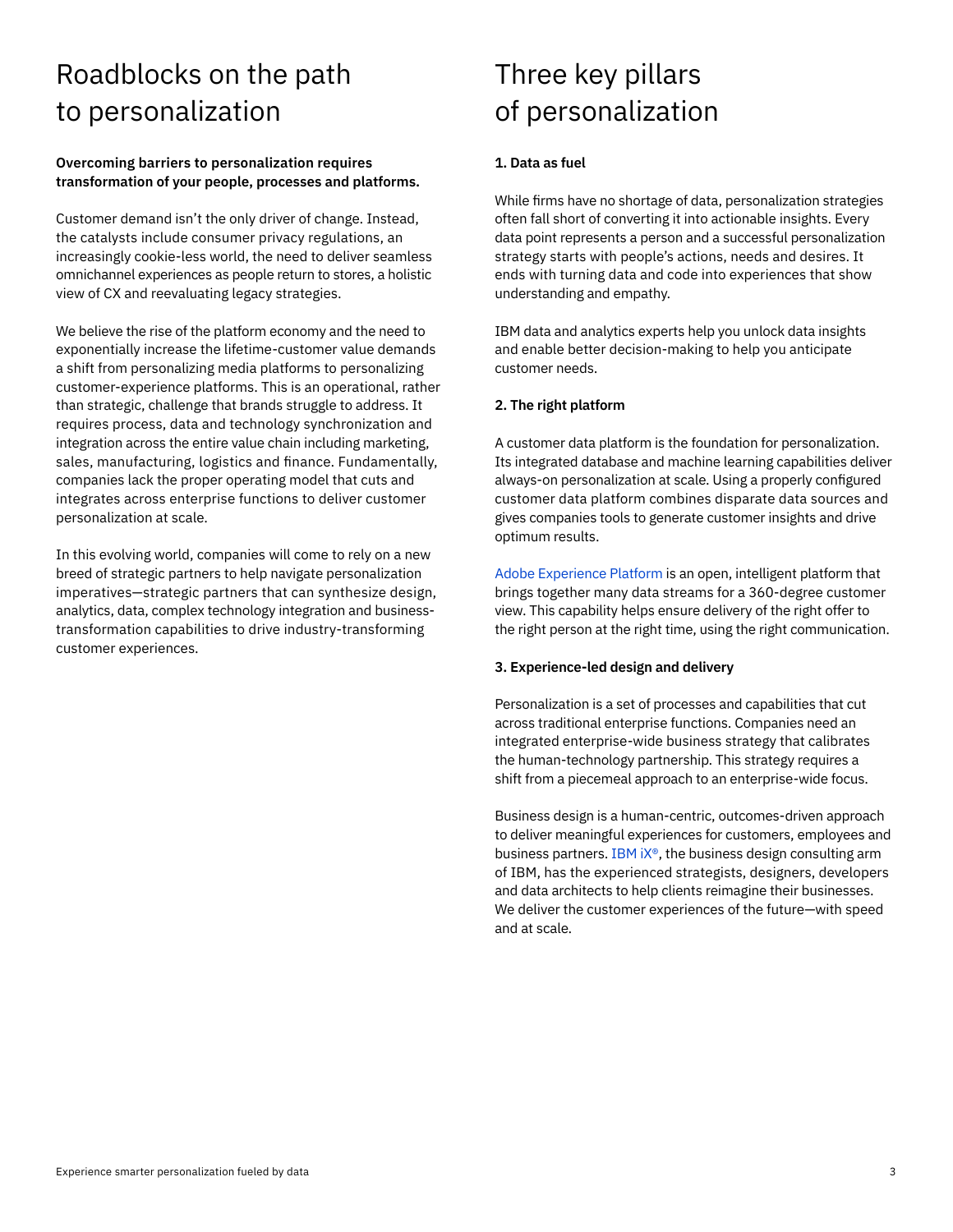### Here are three real-world examples of personalization in action

### **1. Does your grocer know who you are, what you need and when you need it?**

**Meet Zoe:** A busy mom who realizes she needs groceries heading into a long holiday weekend.

**Her personalized experience:** Zoe's grocer anticipates her needs based on her shopping history, preferences and timing with the upcoming three-day weekend. The grocer sends Zoe an alert prompting her to check her grocery app where her cart is populated with everything she needs—and even some recipes and goodies she may enjoy. She confirms the cart contents and arranges delivery in one click, saving a trip to the store. Added bonus: the grocer offers her tickets to a local wine festival and a coupon for her favorite pinot noir.

**How we did it:** Zoe's transactions, both in-store and online, were captured and stored in a data lake that feeds Adobe Experience Platform to build her real-time profile including shopping preferences. As a loyal shopper, the grocer has the data it needs to help Zoe build her shopping cart. By using segments in Adobe Experience Platform other relevant offers can be extended to her, such as tickets to the wine festival and a coupon for her favorite wine. The grocer was able to execute this personalized campaign, from creating content to orchestrating offers, using Adobe Workfront to manage the end-to-end process seamlessly across multiple teams.

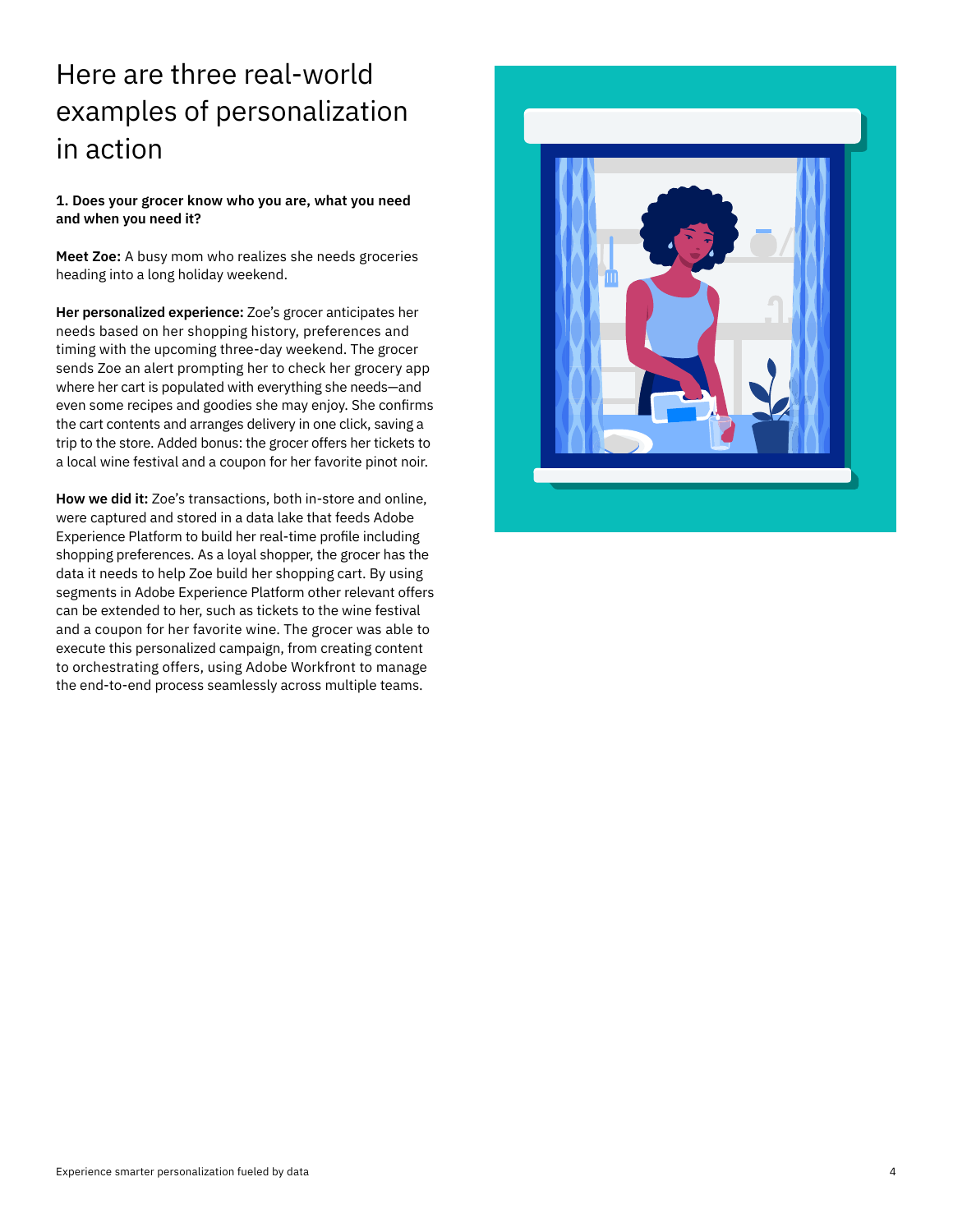#### **2. When does a bank become a trusted partner for major life milestones?**

**Meet Sarah:** A first-time home buyer looking for a twobedroom home in the city.

**Her personalized experience:** While browsing home listings, Sarah gets a targeted ad that reads "Thinking of taking that first step on the property ladder? See how much you can borrow!" She puts her information into the mortgage calculator and is recognized as an existing bank customer. Her bank informs her she can afford a \$400,000 house and sends a notification about nearby listings that fit her criteria. Sarah takes a virtual tour of one property and puts in an offer that's accepted. As a thank you, her bank sends her relevant notifications, such as a moving checklist, insurance quotes and even a delivery coupon to a favorite local restaurant.

**How we did it:** Sarah's bank uses Adobe Experience Platform to create profiles for its customers to deliver a better experience. Part of this integration includes ingestion from realtor sites. Once Sarah notifies her bank that she is looking for a house to purchase, the system aggregates the information provided, such as income, address and the home price she can afford. The system then compiles a list of available homes in the area. After Sarah decided to purchase a property, she fills out the application and is subsequently approved. This information is sent back to Adobe Experience Platform to populate her profile and categorize her information into customer segments, such as first-time homeowners and people who want to live in a certain area. These segments help curate notifications that are sent through Adobe Campaign, such as partnering with the food-delivery service.

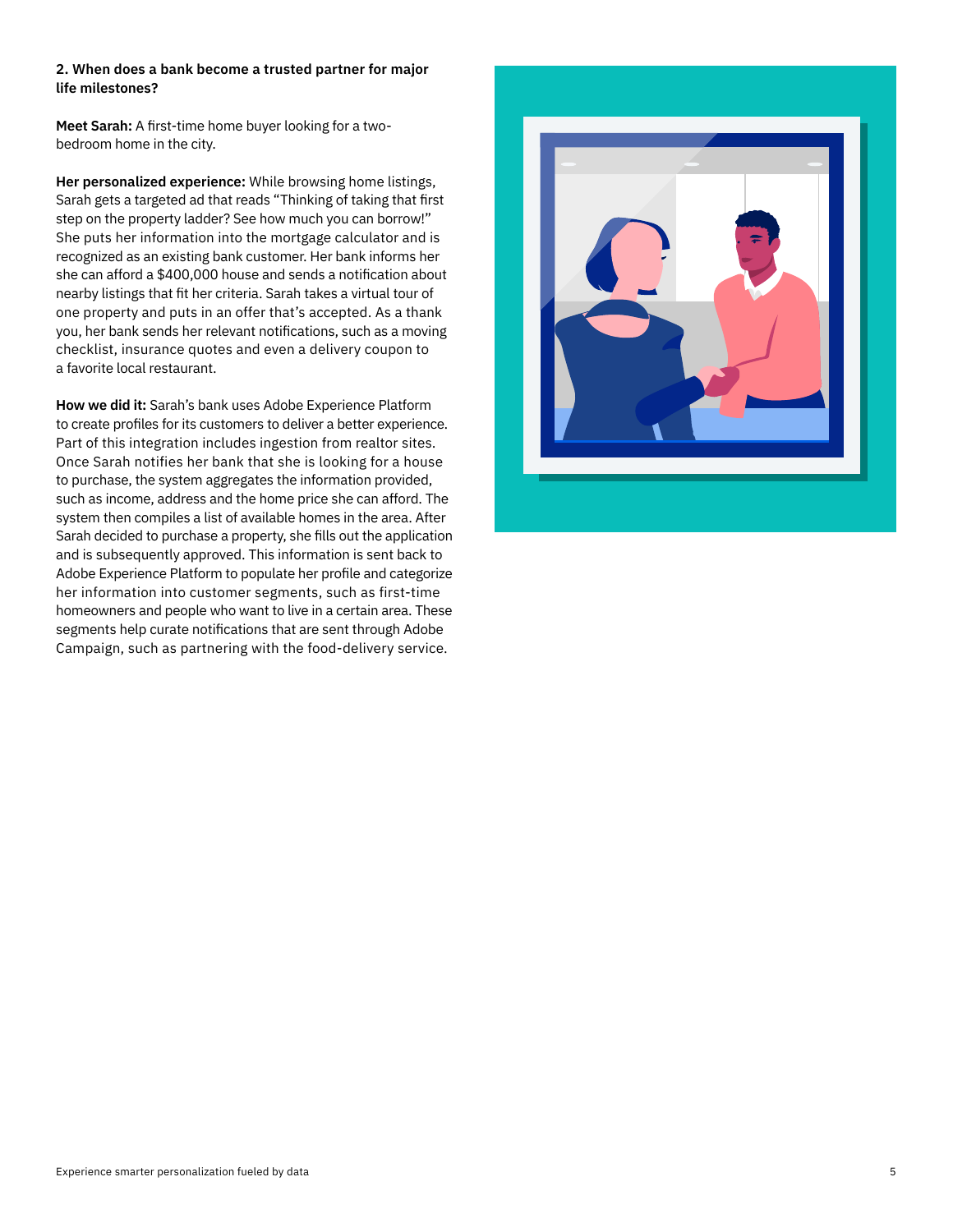### **3. Family phone plans save you money, but do they give everyone what they need?**

**Meet Jed:** A father looking to upgrade his daughter's phone plan before her backpacking trip through Europe.

**His personalized experience:** Jed signs into his account and is prompted by a notification option to add international lines and significant upgrade benefits. This timely prompt saved Jed money and time and provided additional security benefits. After the upgrade, Jed received a push notification about how to create an account for his daughter and send her bills directly.

**How we did it:** Using predictive modeling, based on data stored in the carrier's data lake, we anticipate what type of needs a person in each age demographic could face and make recommendations on how to best serve the customer. Jed knows that a change will need to be made to his daughter's phone, and his carrier uses modeling to determine that updating to the premium package will not only save the most money but will be the most secure option. Adobe Campaign will send pertinent messages to him.

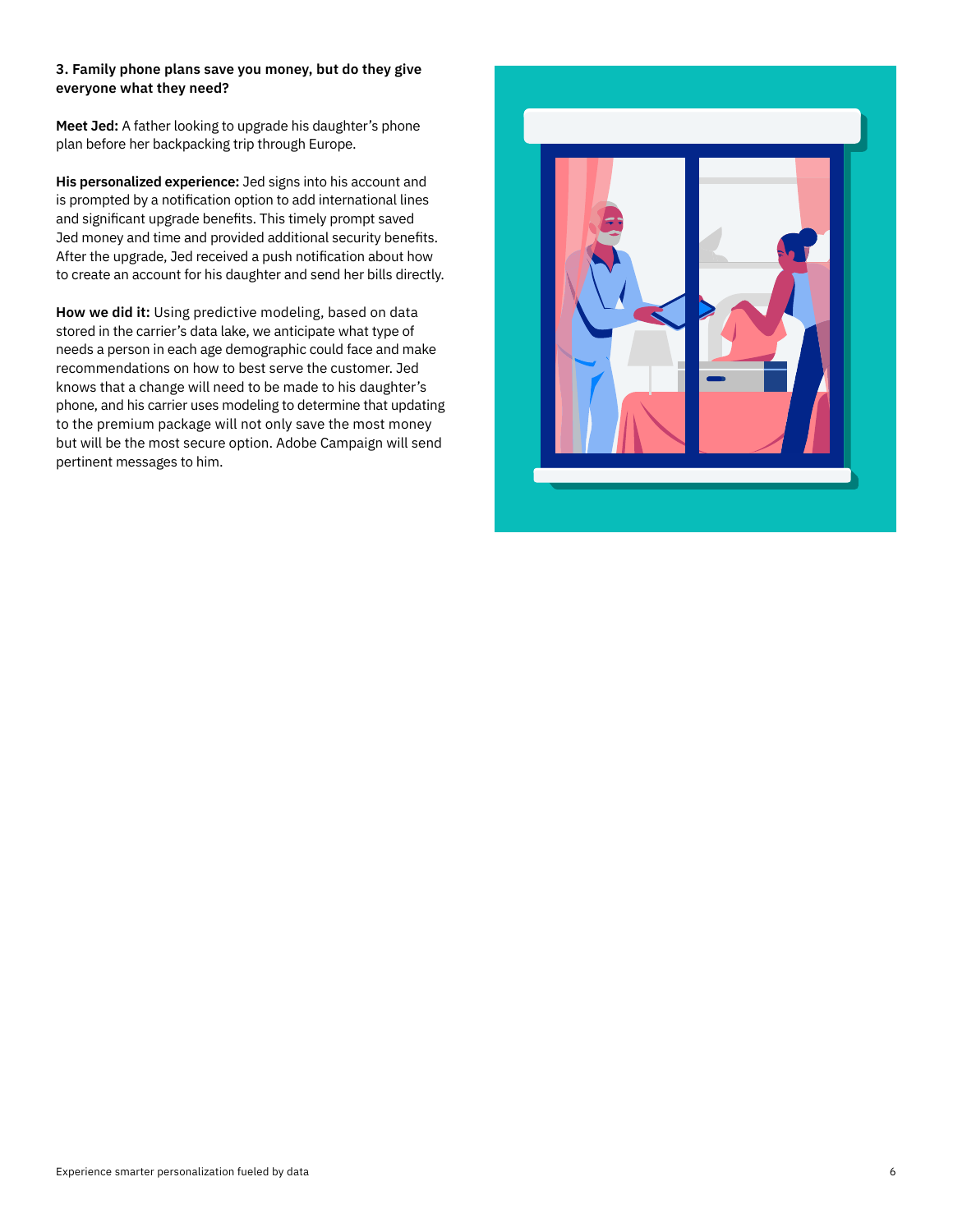### Our approach

Our personalization blueprint starts with the desired business outcome and works back to develop a minimum viable product prototype. Our multi-week collaboration [following our IBM](https://www.ibm.com/garage)  [Garage methodology](https://www.ibm.com/garage) defines the right vision and path along with the materials that support your investment.

| <b>Define</b><br>personalization<br>"golden thread"                                            | <b>Prioritize</b><br>personalization<br>use case                                                                    | <b>Build</b><br>personalization<br>prototype                                    | <b>Define</b><br>blueprint<br>requirements                                                                                            | <b>Personalization</b><br><b>ROI</b><br>calculator                                |
|------------------------------------------------------------------------------------------------|---------------------------------------------------------------------------------------------------------------------|---------------------------------------------------------------------------------|---------------------------------------------------------------------------------------------------------------------------------------|-----------------------------------------------------------------------------------|
| - Start with what<br>"great" looks like<br>(golden thread)<br>- Research best<br>practices     | - Workshops<br>to define key<br>personalization<br>events<br>Prioritize events                                      | - Brings vision<br>to life for<br>socialization<br>across the<br>enterprise     | - Define operational<br>readiness based<br>on prioritized use<br>cases<br>- Identify key                                              | - Define business<br>drivers<br>- Quantify revenue<br>impact                      |
| - Design thinking<br>to identify ideal<br>customer<br>experience                               | based on impact<br>and cost<br>- Build a backlog<br>of personalization<br>events                                    | - Customer journey<br>storyline from<br>internal and<br>external<br>perspective | enabling<br>requirements:<br>• Data<br>• Analytics<br>• Process<br>• Technology<br>Define key<br>$\qquad \qquad -$<br>enablement gaps | - Quantify<br>investment<br>requirements<br>- Identify funding<br>options and ROI |
|                                                                                                |                                                                                                                     |                                                                                 |                                                                                                                                       |                                                                                   |
| - Global<br>personalization<br>journey template<br>- Inventory of<br>personalization<br>events | Prioritized use<br>cases<br>Backlog and<br>$\qquad \qquad -$<br>sprints definition<br>of personalization<br>roadmap | Persona-based<br>clickable<br>prototype of<br>golden thread<br>vision           | - Operational<br>and enablement<br>blueprint based<br>on prioritized<br>use cases with<br>a deep dive on<br>initial MVP               | ROI proforma                                                                      |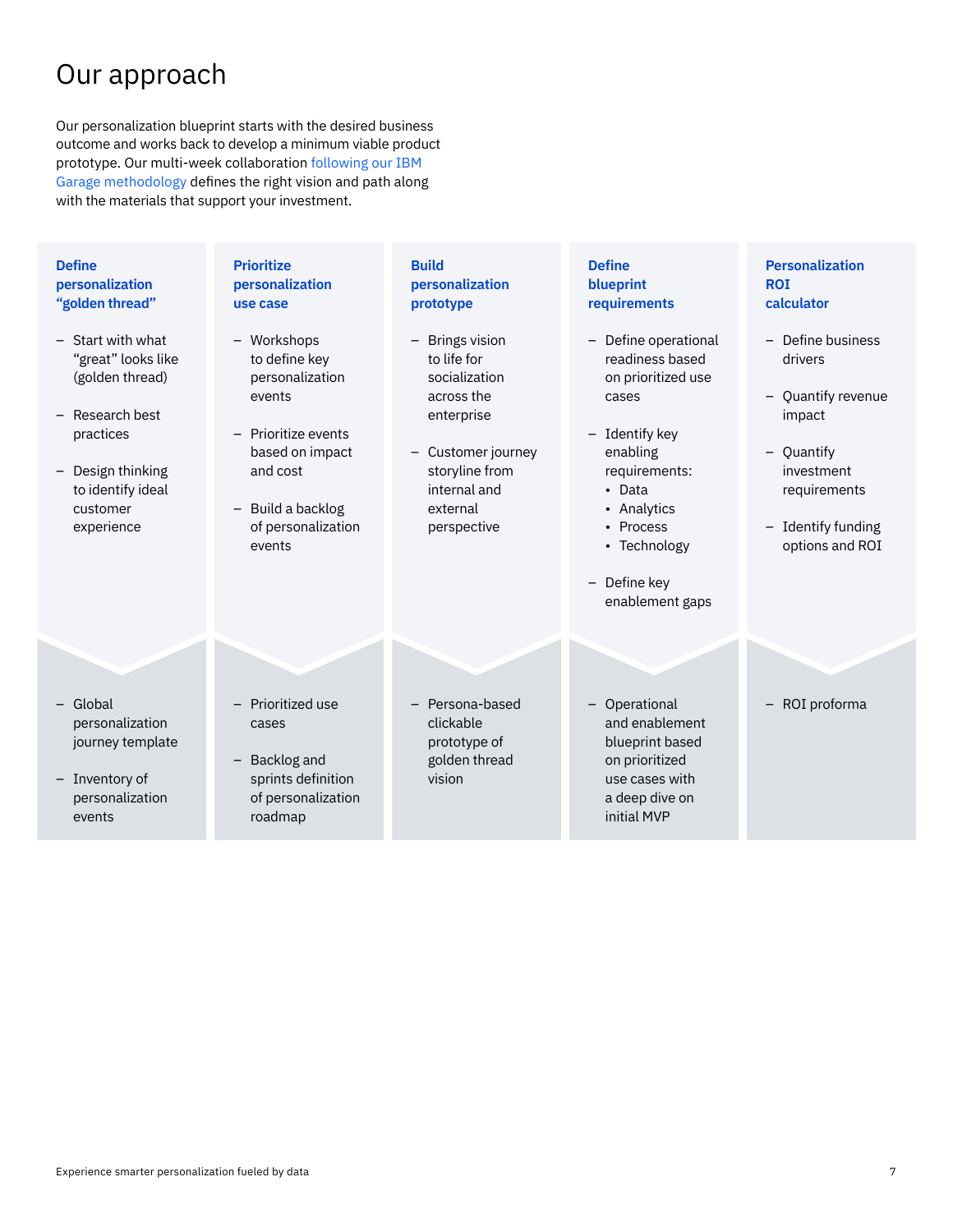### The ideal partnership for personalization

IBM combines experience design, data and analytics and platform-implementation capabilities with Adobe Experience Platform and Adobe Experience Cloud solutions. Paired with Adobe Experience Manager, [certified and delivered on Red Hat®](http://www.ibm.com/partners/showcase/financial-services/solution/adobeaem)  [OpenShift® on IBM Cloud for Financial Services™](http://www.ibm.com/partners/showcase/financial-services/solution/adobeaem), companies in financial services and regulated industries are able to deliver the same personalized experiences, at speed and at scale, while meeting the highest regulatory and security requirements.

"When you combine the IBM deep industry and design expertise, tech implementation capabilities and trusted relationships with chief information officers, with Adobe's deep ties to chief marketing officers and standing as the platform for customer experience, you have all the right ingredients for client success."

**Judith Hammerman** Head of Americas Sales Adobe Experience Platform



Are you ready to advance your personalization journey? Contact your IBM account representative for a CX Personalization Assessment Workshop with IBM iX.

**To learn more about the IBM and Adobe partnership, visit:**  [ibm.com/services/adobe-services](https://www.ibm.com/services/adobe-services)